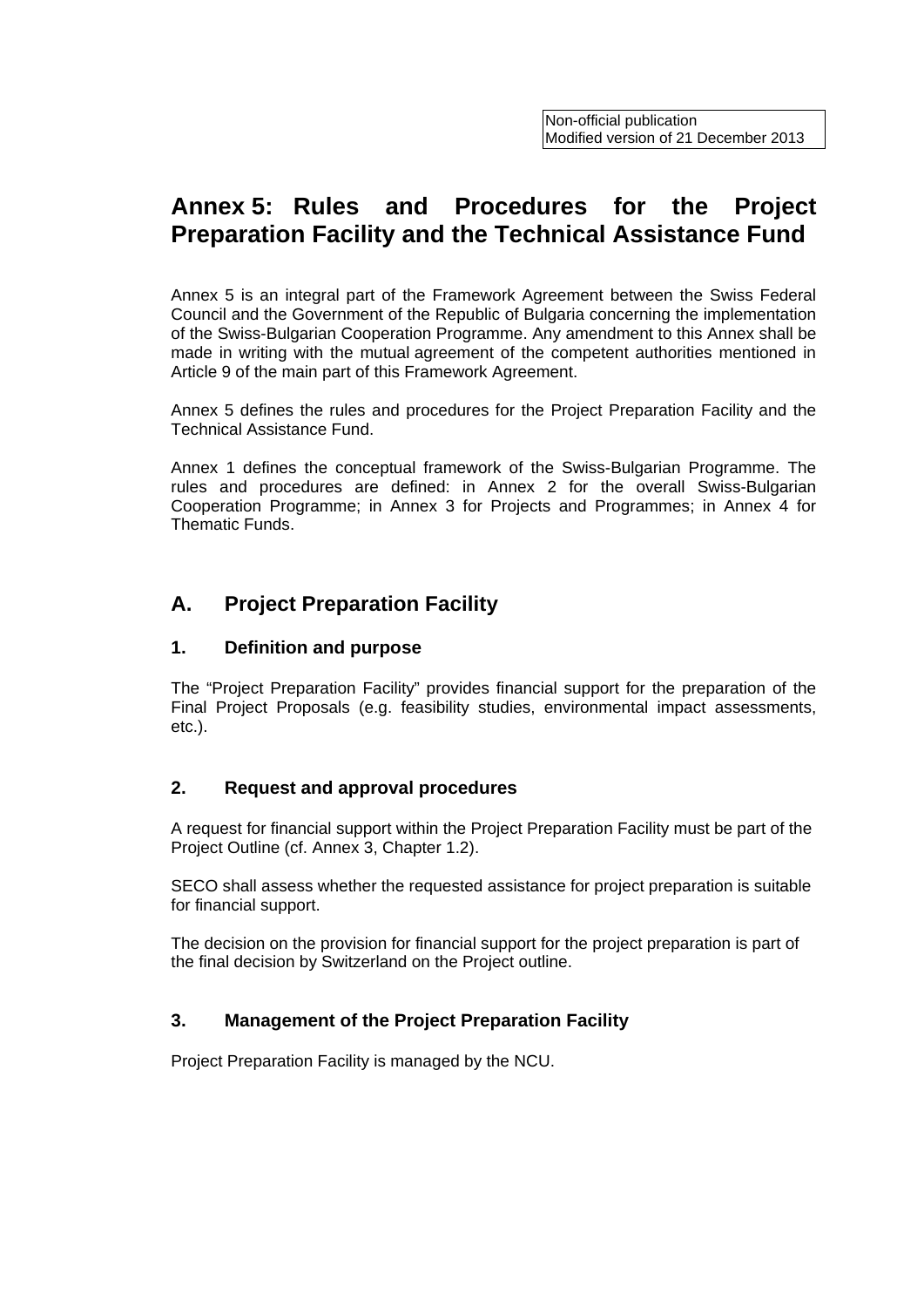#### **4. Project Preparation Facility Agreement**

The Project Preparation Facility Agreement shall be prepared and signed by the NCU on the Bulgarian side and by SECO on the Swiss side. The content of the Project Preparation Facility Agreement shall include inter alia:

- Objectives of the Project Preparation Facility;
- Roles and responsibilities;
- Detailed listing of costs eligible for financing:
- Co-financing:
- Audit procedures, monitoring and reporting.

#### **5. Co-financing**

Financial means provided by the Project Preparation Facility require a minimum cofinancing of 15% by the recipient or any third party. The co-financing rate shall be determined on a case-by-case basis.

## **B. Technical Assistance Fund**

#### **1. Definition and purpose**

A Technical Assistance Fund may be established to contribute to some additional costs incurred by Bulgaria for the efficient and effective implementation of the Contribution.

#### **2. Eligible costs**

Costs incurred by the Bulgarian authorities for the management, implementation, monitoring and control of the Contribution are in general not eligible for financing. However, some costs incurred by the Bulgarian authorities for tasks performed additionally and exclusively for the implementation of the Contribution are eligible for financing, if they belong to one of the following categories:

- a) Costs of annual meetings, monitoring and of the project selection committees for the Swiss-Bulgarian Cooperation Programme;
- b) Training for potential Executing Agencies with the objective to prepare them for the Swiss-Bulgarian Cooperation Programme;
- c) Hiring of consultants for the elaboration of procedures and guidelines to implement the Swiss contribution;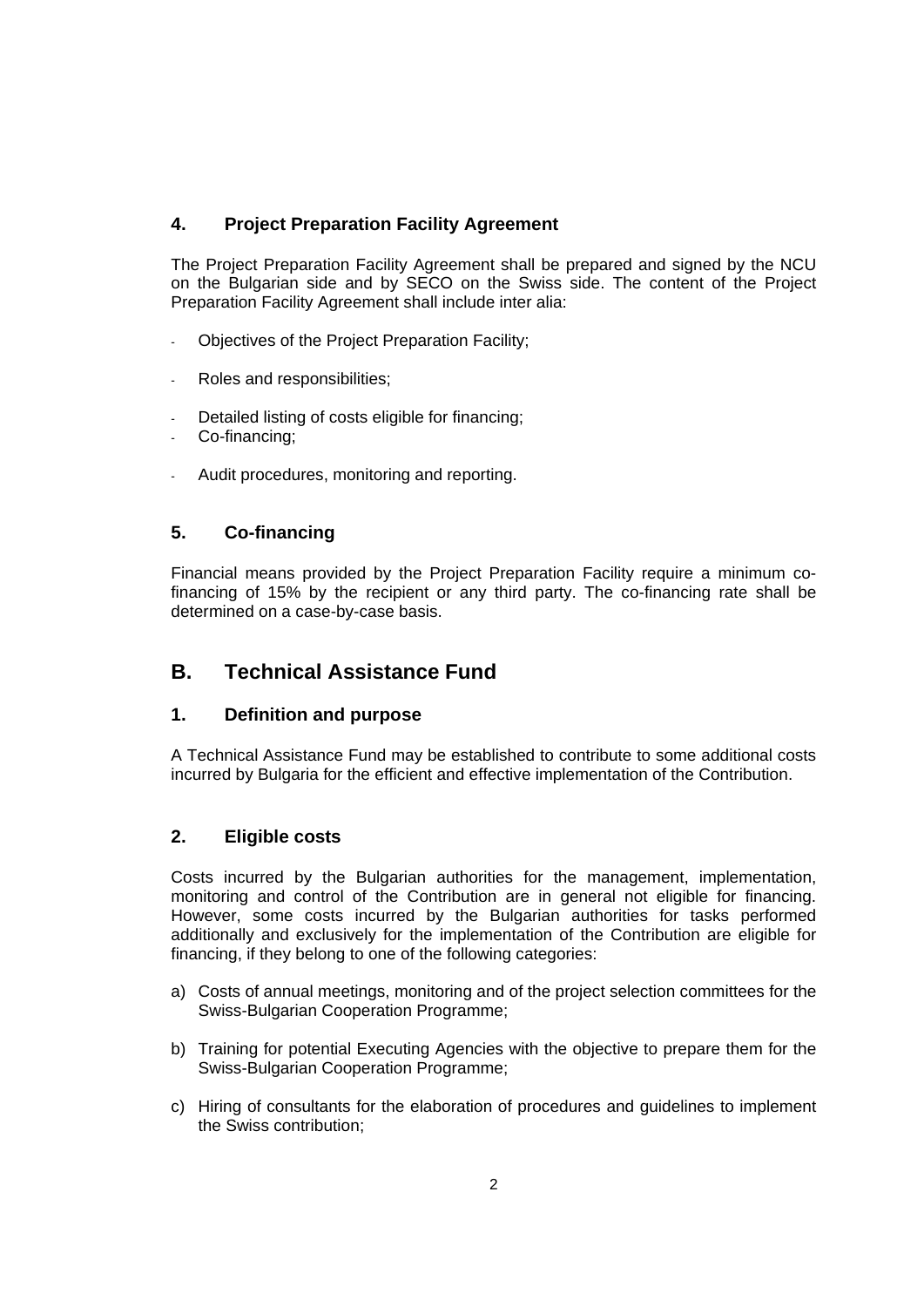- d) Hiring of consultants and experts for the identification and/or review of Project proposals addressed to the NCU and the preparation of financing requests to Switzerland;
- e) Hiring of consultants and experts for the monitoring, auditing and for the review of Supporting Measures financed by the Contribution and of the overall Swiss-Bulgarian Cooperation Programme;
- f) Audits and on the spot checks of operations related to the Contribution, where this relates to activities above and beyond the normal obligations of Bulgaria;
- g) Publicity measures related to the Contribution;
- h) <sup>\*</sup>Costs of Bulgarians for participation in meetings with Swiss authorities held outside of Bulgaria. The per diem rates officially published and maintained by the European Commission are applicable for the Bulgarians;
- i) Translation costs of the NCU and Intermediate Bodies at the level of the management of the Swiss Contribution;
- j) Additional equipment, including software, specifically procured for the implementation of the Contribution.

Costs incurred by the Bulgarian authorities for the management, implementation, monitoring and control of the Contribution are eligible, if:

- No other source of financing is available;
- A detailed assessment of staff requirements is available and agreed upon by the Parties;
- The financing of this staff is crucial for the efficient implementation of the Swiss Contribution;
- The amount of financing this staff is not exceeding the Bulgarian co-financing of the Technical Assistance Fund.

## **3. Management of the Technical Assistance Fund**

The Technical Assistance Fund is managed by the NCU.

#### **4. Technical Assistance Fund Agreement**

The Technical Assistance Fund Agreement shall be prepared and signed by the NCU on the Bulgarian side and by SDC / SECO on the Swiss side. The content of the Technical Assistance Fund Agreement shall include inter alia:

<sup>-</sup>\* Modified on 21 December 2013